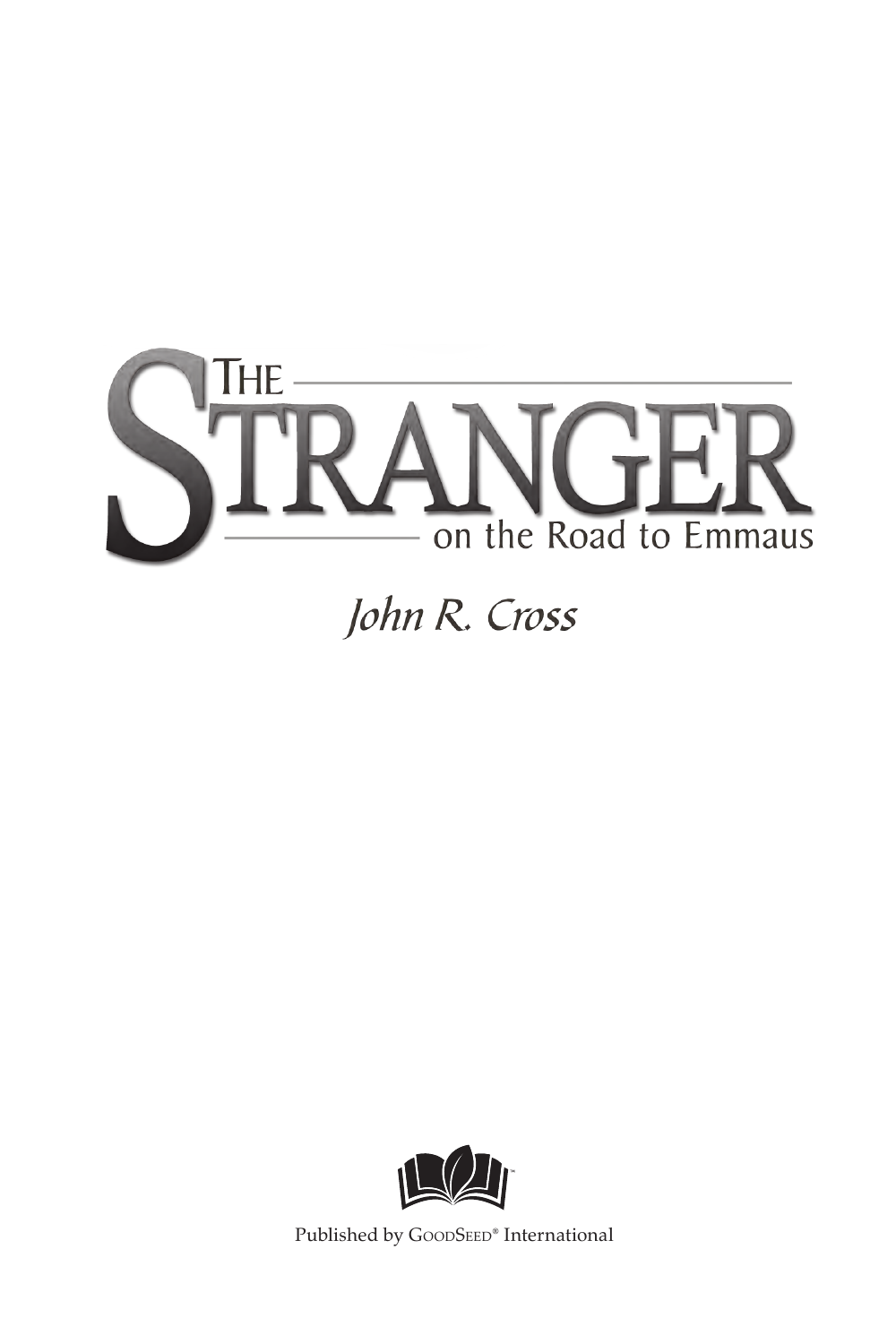#### **The Stranger on the Road to Emmaus** Edition 4

Copyright © 2009 by GoodSeed**®** International

First Printing: December 1996

All rights reserved. No portion of this book may be reproduced in any form without the written permission of the copyright holder. GoodSeed, www.goodseed.com, The Emmaus Road Message and logo design marks, are trademarks of GoodSEED INTERNATIONAL.

> Published by GoodSeed**®** International P.O. Box 3704, Olds, AB, T4H 1P5, Canada Email: info@goodseed.com

#### **Library and Archives Canada Cataloguing in Publication**

Cross, John R

The stranger on the road to Emmaus / John R. Cross. -- Ed. 4 ISBN 978-1-890082-54-3

1. Bible--Criticism, interpretation, etc. 2. Christianity--Essence,

genius, nature. 3. Theology, Doctrinal--Popular works. I. Title.

BS511.2.C763 2008 220.6 C2008-906436-4

Scripture quotations taken from the Amplified® Bible, Copyright © 1954, 1958, 1962, 1964, 1965, 1987 by The Lockman Foundation Used by permission. (www.Lockman.org)

Scripture quotations marked (ESV) are from The Holy Bible, English Standard Version, copyright © 2001 by Crossway Bibles, a division of Good News Publishers. Used by permission. All rights reserved.

Quotations marked (KJV) are from the Authorized King James Version.

Scripture quotations marked (NASB) are taken from the New American Standard Bible®, Copyright © 1960, 1962, 1963, 1968, 1971, 1972, 1973, 1975, 1977, 1995 by The Lockman Foundation Used by permission. (www.Lockman.org)

Scripture quoted by permission. Quotations designated (NET) are from the NET Bible® copyright © 1996-2006 by Biblical Studies Press, L.L.C. www.bible.org All rights reserved.

Scripture quotations marked (NIV) are taken from the HOLY BIBLE, NEW INTERNATIONAL VERSION®. NIV®. Copyright © 1973, 1978, 1984 by International Bible Society. Used by permission of Zondervan. All rights reserved.

Scripture quotations marked (NIV) are from the HOLY BIBLE, NEW INTERNATIONAL VERSION. Copyright © 1973, 1978, 1984 by International Bible Society.

Used by permission of Hodder & Stoughton Publishers, A member of the Hodder Headline Group. All rights reserved.

"NIV" is a registered trademark of International Bible Society. UK trademark number 1448790.

Scripture quotations marked "NKJV™" are taken from the New King James Version®. Copyright © 1982 by Thomas Nelson, Inc. Used by permission. All rights reserved.

Scripture quotations marked NLT are taken from the Holy Bible, New Living Translation, copyright 1996. Used by permission of Tyndale House Publishers, Inc., Wheaton, Illinois 60189. All rights reserved.

Printed in the USA 200901-084-15000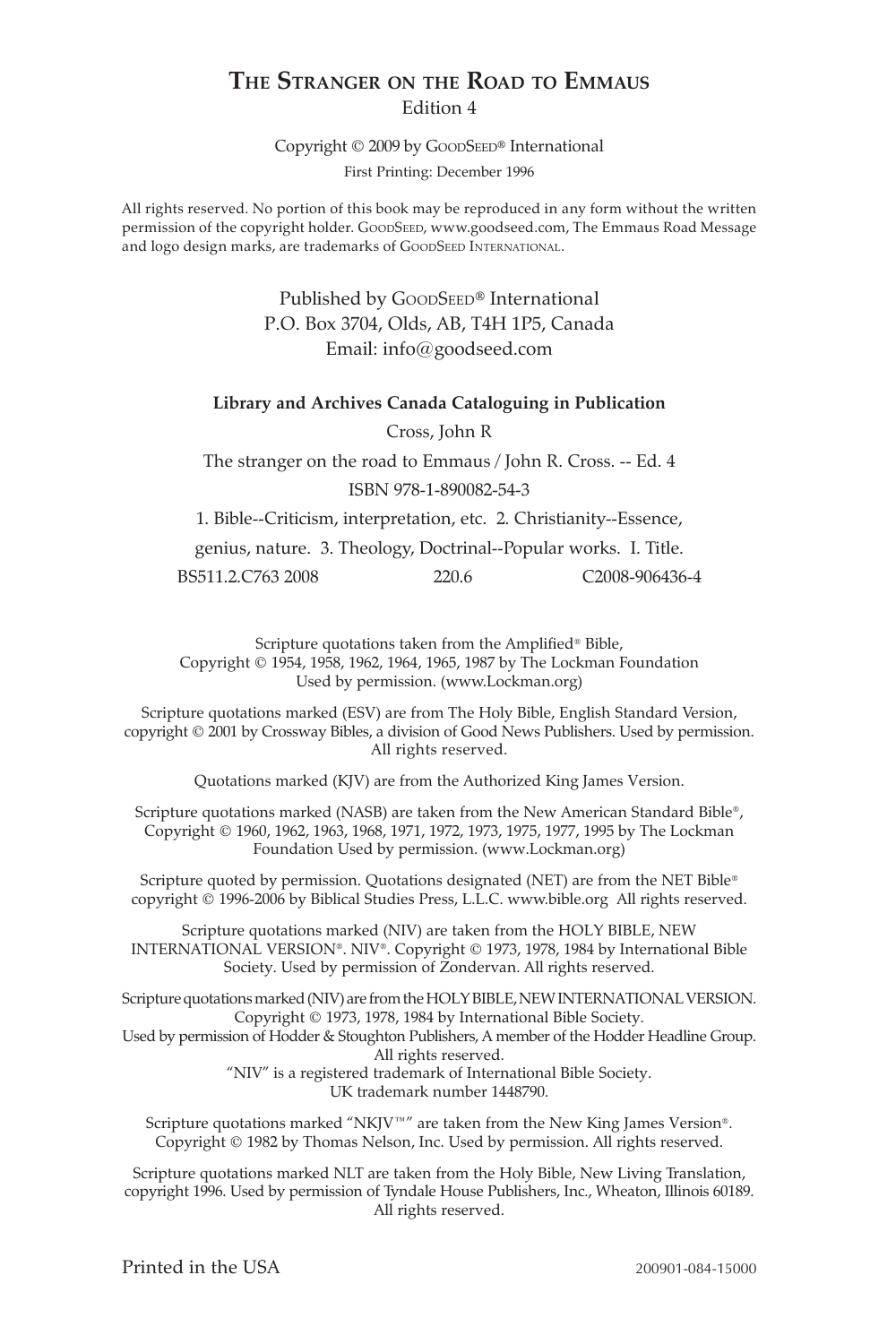*To my father and mother, both of whom taught me that the Bible has a message that cannot be ignored.*

*And to my wife and family, who have been constant in their support and encouragement.*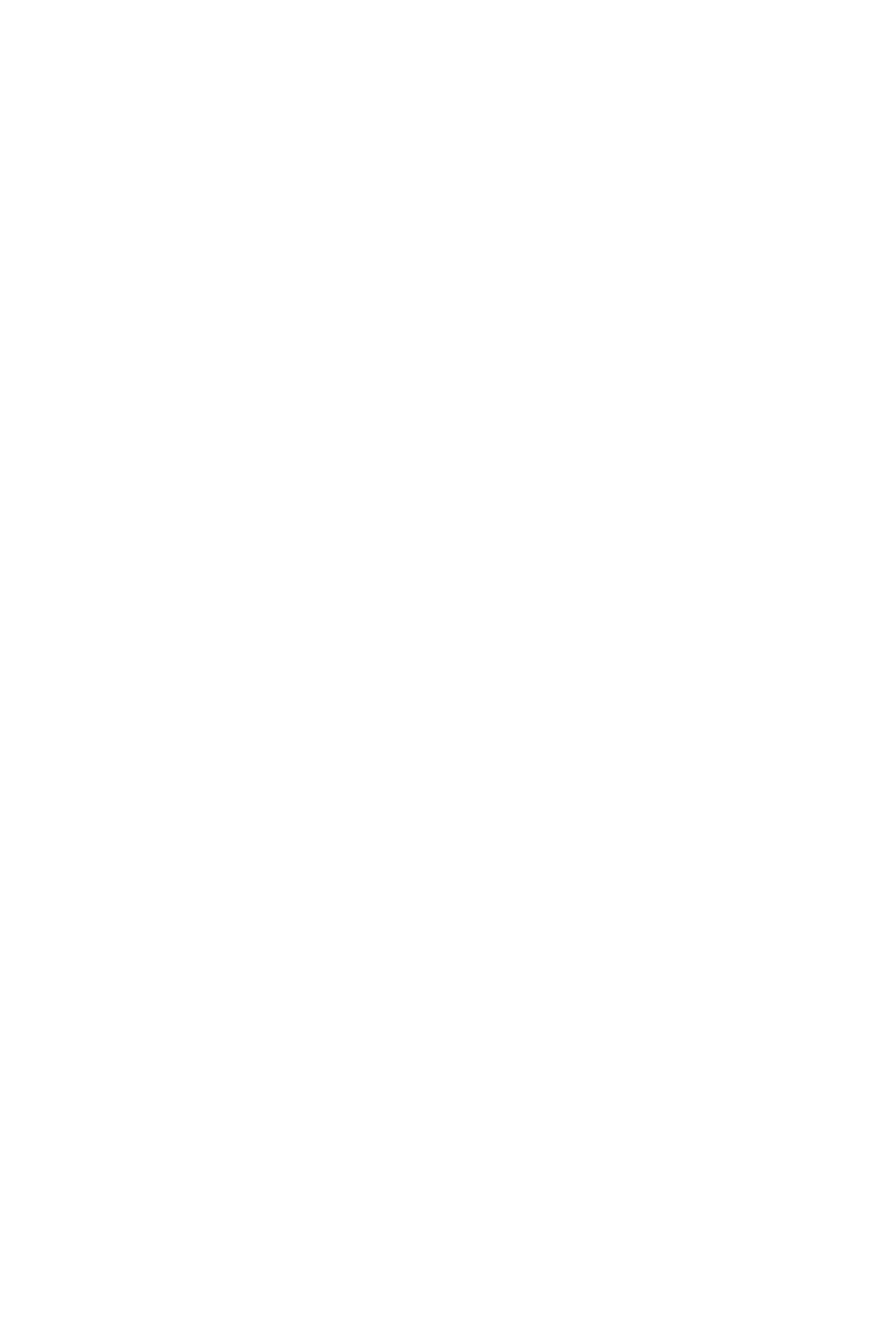## **Acknowledgments**

Centuries ago, a king known for his wisdom, wrote…

*Is there anything of which one can say, "Look! This is something new"?*

Certainly, as it relates to the Bible, one cannot take credit for original thoughts. I readily admit that I have included outlines and ideas that have been plundered from a thousand sources, both ancient and modern. Many of them are such common knowledge, no one would dare claim them as their own. Where sources were known, I have given credit in the end notes.

Of those I can identify, I especially want to thank Trevor McIlwain, who, in using a broad overview of Scripture, put the message in perspective. His approach to teaching has had a profound influence on my own, and for that I am deeply indebted to him. Trevor also provided many helpful critiques and suggestions on the original manuscript.

In the same vein, I wish to thank Nancy Everson for her input and encouragement; my brother David Cross and my wife Janice for help in hashing out subject details and flow; Dr. Carl Wieland for his input on science-related areas; Paul and Kathleen Humphreys, Barney and Mary Ann Iott, John Krajec, and Russ and Karyn Smyth, for their faithful support; and the artists: Don Dolton, Adah Biggs, Ian Mastin, and one who preferred anonymity. Many others deserve special recognition, but I have had to content myself with including their names below.

This fourth edition has reaped the benefit of many years of input, with scores of folk making helpful suggestions. Of those listed, and the list is far from complete, some zeroed in on content, simplicity, or grammar, while others helped with the art or administration. To all involved, my many and sincere thanks.

Stephanie Aldom, Robin Belanger, Tracy Bernard, Jenny Bowen, Mavis Brockman, Ron Carraway, John & Denise Cornish, Andrew Cross, Naomi Cross, Sally Cross, Thom Cunningham, Bryan Coupland, Audrey DeJager, Luke DeJager, Jim Delgatty, Carrianne Ducommun, Dave Ducommun, Deanne Dolton, Caleb Edwards, Jim Elliott, Nathaniel Enns, Theo Enns, Nathan Enns, Peter & Linda Enns, Jennifer Erickson, Eric Esau, Flip & Marguerite Felton, Andrew & AnneMarie Ferguson, Joseph Ferguson, Dr. Dun Gordy, Don Hogman, Paul Howells, David Humphreys, Mark Humphreys, Mieke Jacobs, Miriam Keung, Andy Kline, Andrew Krajec, Jason McClure, Alan McDougall, Jason McDougall, Dr. Andy McIntosh, Alexis McKay, Jeremy Meerstra, Art & Wim Meerstra, Joyce Meerstra, Mark Nelson, Don Pederson, Lily Pegg, Gaetan & Ivy Pilon, Chet & Anita Plimpton, Micah Plimpton, Nora Rainey, Jim & Jill Rowe, Don Roberts, Dennis Rokser, Benjamin Sanford, Marie Sanford, Tim & Sue Sanford, Miriam Schnee, Jonathan & Jessica Simmonds, Brad Sprague, Helen Sprague, Neil Stirling, Dr. Neil Stretch, Linda Swain, Alice Tucker, Klaas VanderHeide, Peter & Carol VanderHeide, Esther VanderHeide, Frank VanderMeulen, Aukie Vandevrie, Verdon & Barbara Watson, Beth Weaver, Tibby Westcott, Raewyn Wiebe, Nichole Zook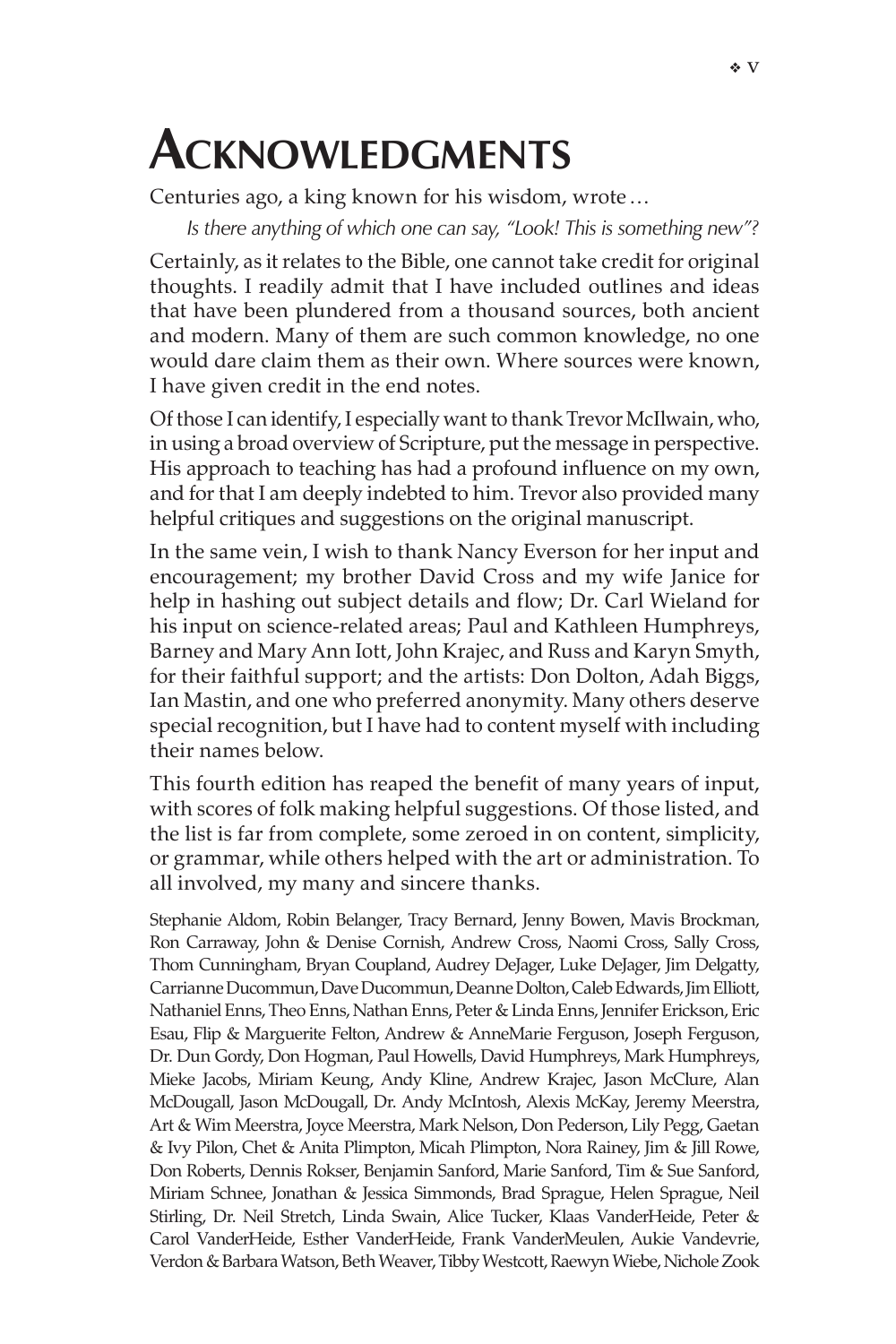# **Contents**

| <b>CHAPTER ONE</b>                                                    |
|-----------------------------------------------------------------------|
|                                                                       |
| <b>CHAPTER TWO</b><br>15<br>2 ANGELS, HOSTS AND STARS<br>20           |
| <b>CHAPTER THREE</b><br>25<br>30<br>36                                |
| <b>CHAPTER FOUR</b>                                                   |
| 47<br>51<br>57<br>62                                                  |
| <b>CHAPTER FIVE</b>                                                   |
| 71<br>74<br>84<br>94                                                  |
| <b>CHAPTER SIX</b>                                                    |
| 101<br>104<br>106                                                     |
| <b>CHAPTER SEVEN</b>                                                  |
| 113<br>114<br>3 PHARAOH AND THE PASSOVER<br>117                       |
| <b>CHAPTER FIGHT</b><br>1 BREAD, QUAIL AND WATER<br>125<br>128<br>135 |
| <b>CHAPTER NINE</b>                                                   |
| 143<br>3 JUDGES, KINGS AND PROPHETS<br>156                            |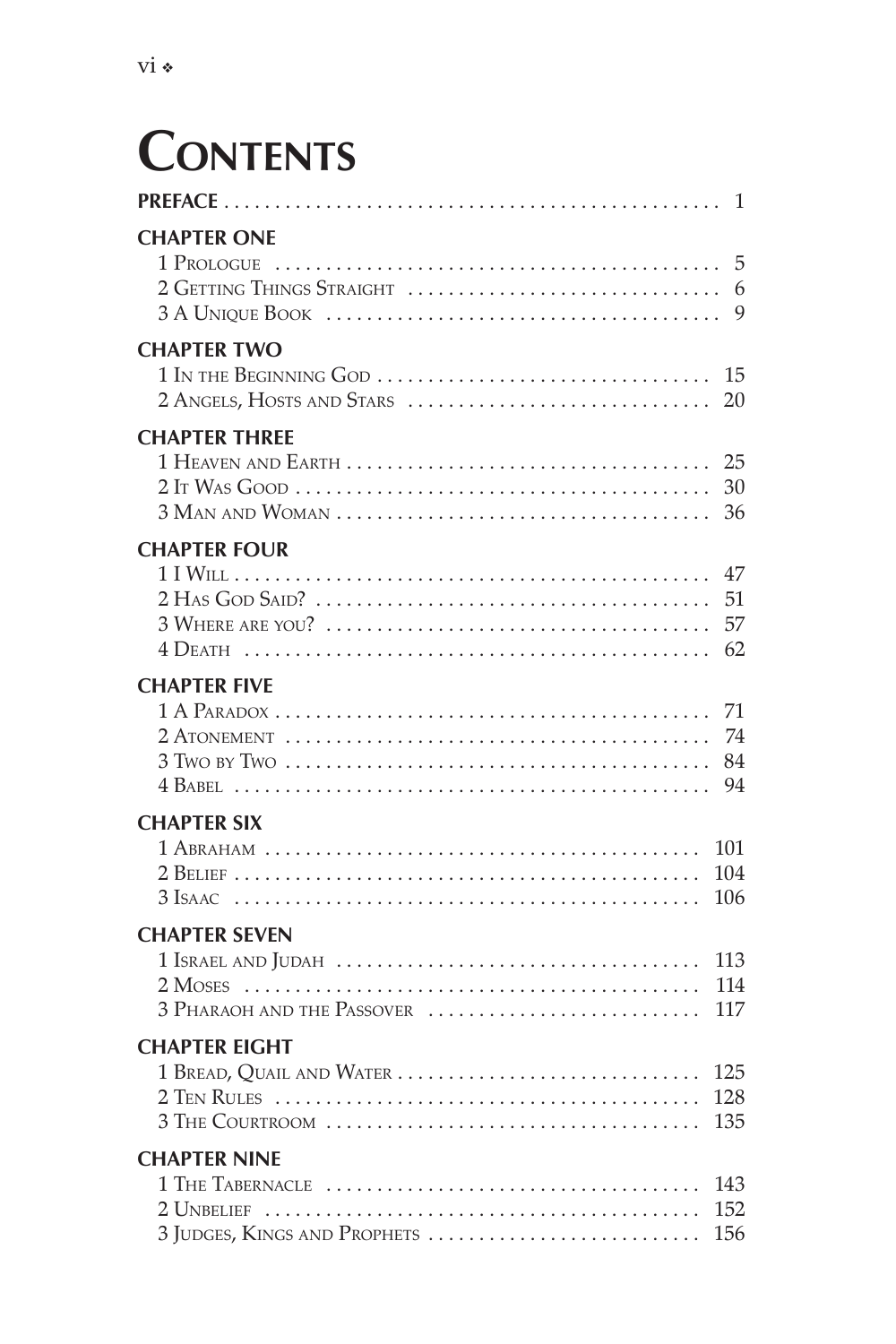### **Chapter Ten**

| 1 ELIZABETH, MARY AND JOHN                                                                            | 165<br>170<br>177<br>180        |
|-------------------------------------------------------------------------------------------------------|---------------------------------|
| <b>CHAPTER FLEVEN</b>                                                                                 |                                 |
|                                                                                                       | 187<br>190<br>192<br>195<br>199 |
| <b>CHAPTER TWELVE</b><br>5 ACCEPTANCE AND BETRAYAL                                                    | 203<br>206<br>208<br>212<br>214 |
| <b>CHAPTER THIRTEEN</b><br>3 THE BURIAL AND RESURRECTION  235                                         | 219<br>222                      |
| <b>CHAPTER FOURTEEN</b><br>—Арам то Noah—                                                             |                                 |
| —ABRAHAM TO THE LAW—                                                                                  |                                 |
| 4 THE EMMAUS ROAD MESSAGE<br>-THE TABERNACLE TO THE BRAZEN SERPENT-<br>5 THE EMMAUS ROAD MESSAGE      | 260<br>265                      |
| -JOHN THE BAPTIST TO THE RESURRECTION-<br><b>CHAPTER FIFTEEN</b><br>1 WHAT DO YOU WANT ME TO DO?  275 |                                 |
| <b>APPENDIX</b>                                                                                       | 296<br>298<br>299               |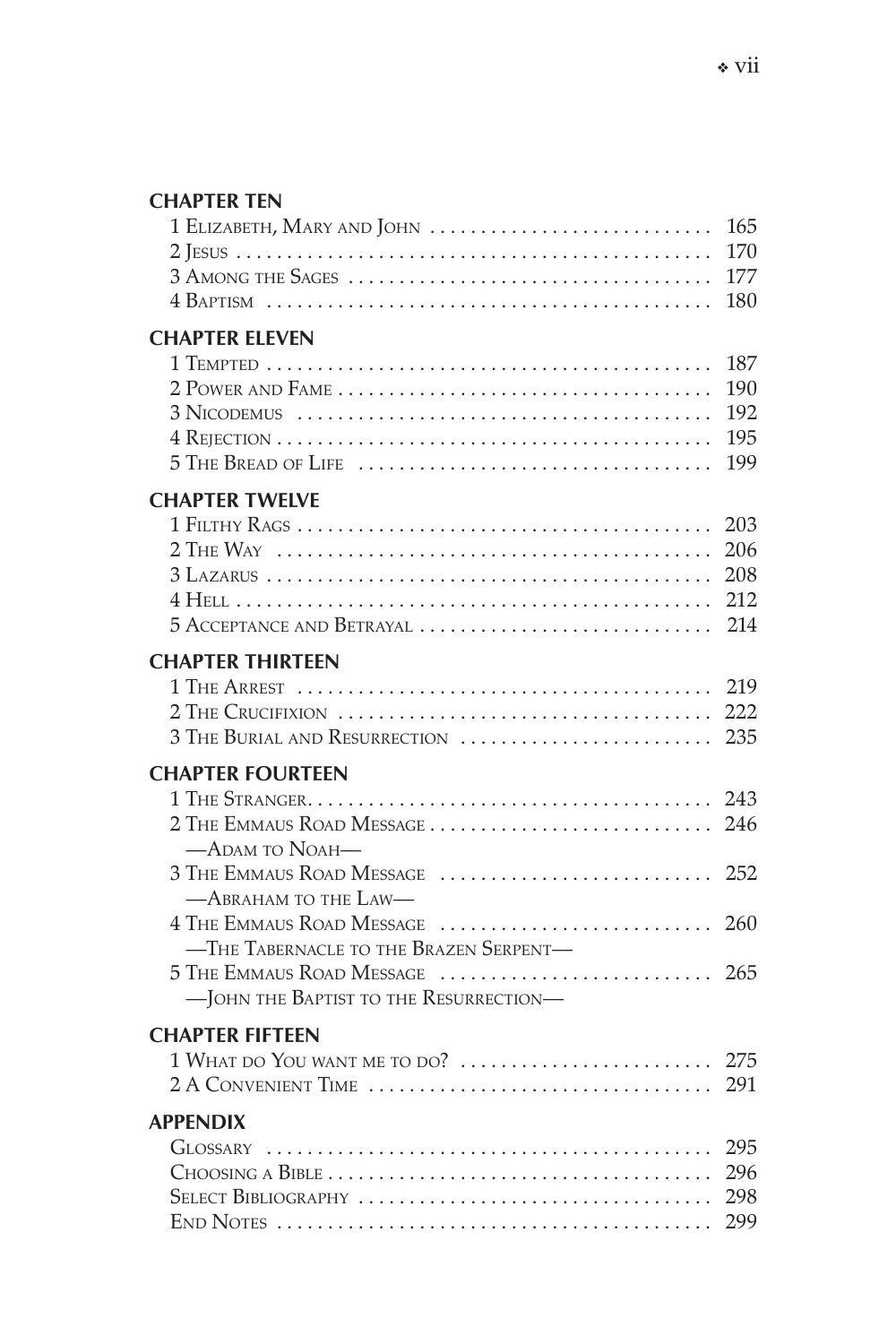To maintain ease in reading and remain consistent with the Bible text chosen, in most cases I have used small initial letters for pronouns and certain nouns that relate to God. In areas where there might be confusion about who is being referred to, I have used capital letters consistent with traditional grammar rules.

All Scripture portions are italicized and indented. Where Scripture text is boldfaced, an emphasis has been added. Square parenthesis in the Scripture text indicate additions for explanatory purposes.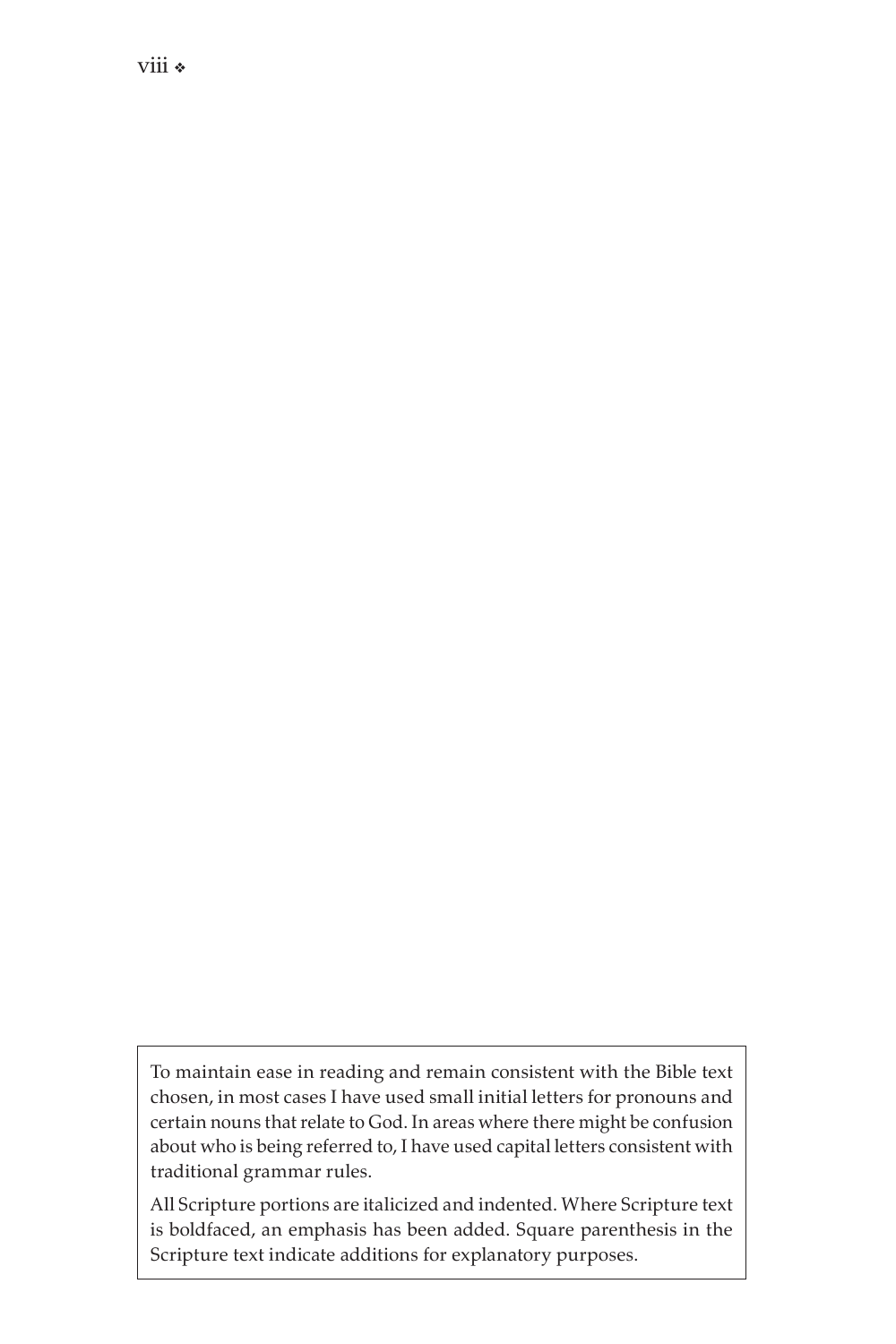# **Preface**

It's not easy to write an objective book about the Bible. By its very nature, the Bible demands a response. Unfortunately, people's responses have been determined under less than ideal settings.

Many of us have experienced religious zealots, who cram shattered fragments of Bible down our throats with the predictable effect of stimulating the spiritual gag reflex. This has left people inoculated with just enough Bible information to create misunderstanding, but not enough to generate true comprehension. On such a basis, many have chosen to *reject* the book rather than *accept* it. Most try a neutral platform—they avoid it altogether.

With the above in mind, I've endeavored to stay away from that *preachy* tone that sets one's teeth on edge. I've worked to explain the Bible clearly, allowing it to speak for itself—to say what it says—letting you draw your own conclusions. Some may accuse me of losing objectivity because I've communicated the Bible as being true. I felt that was a risk I must run, as the Bible itself makes that claim. To do otherwise would not be true to the text. Indeed, I've tried to capture the spirit of the narrative to make it interesting as well as clear.

Secondly, I was determined to not *water down* the message. Where the Bible demands a choice, I've tried to illustrate that choice clearly. The Bible is quite direct about what it has to say and I've endeavored to reflect that reality by shunning any sort of vagueness. In keeping with this, I've avoided the confusion of being politically-correct at the expense of the message. Initially, I was perplexed at knowing how to express some words in our gender-neutral society. I eventually gave up on *humankind* and went with the traditional *mankind*.

As with any book, some may find it easy in the first few pages to decide that "it's not for me." I wish to challenge those who are inclined that way, to read the entire volume before deciding what to believe about the Bible. There was a time when I too would have thrown the Bible out with the proverbial bath water—but then I was challenged to pause and look again. I'm still looking, and continue to marvel over this *Book of all books*. There is a good chance you will too.